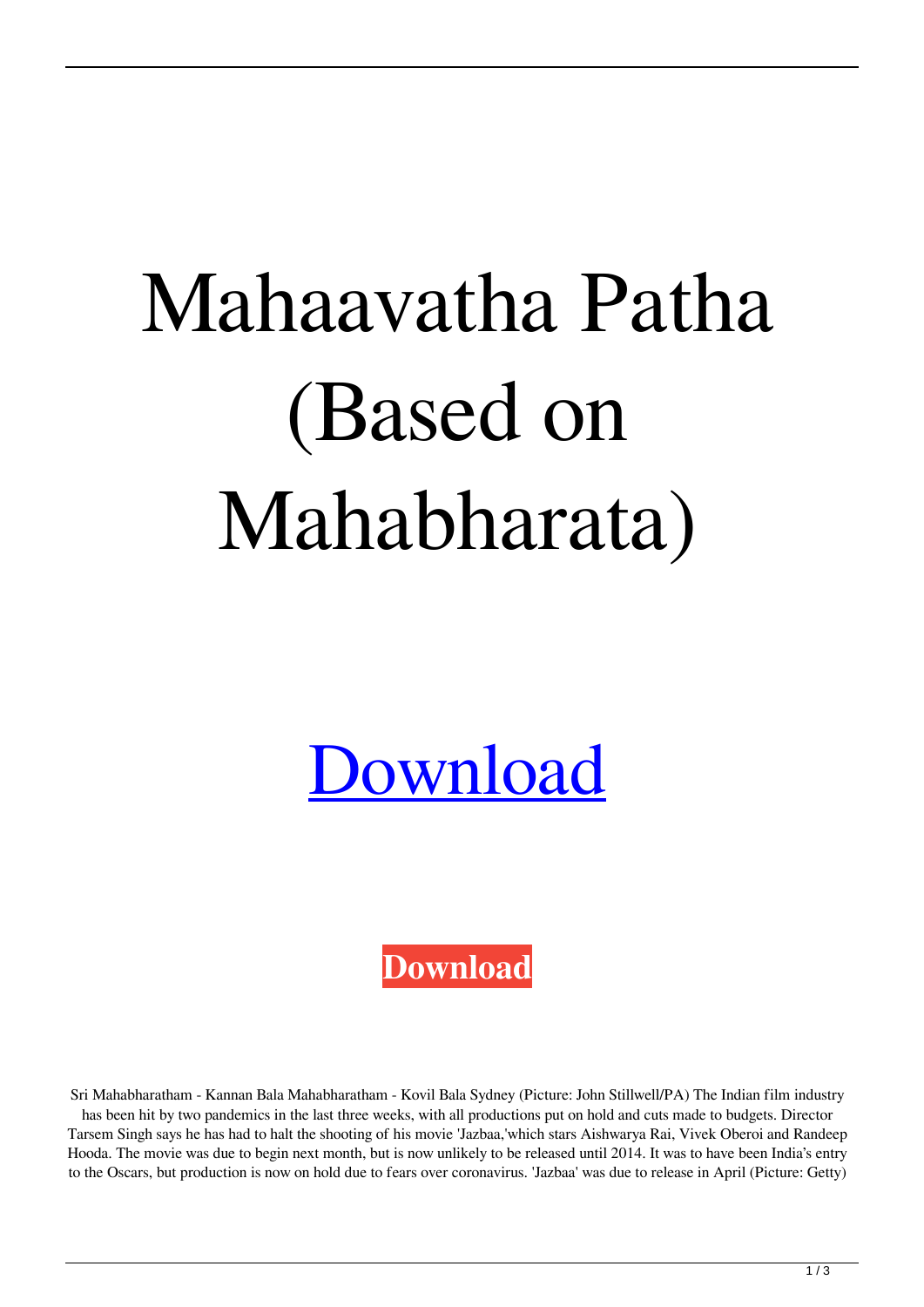Hollywood productions are not being affected by coronavirus, but its widespread effects and the travel ban have led to a slowdown in the production schedule. In order to save time, Tarsem and his team are now taking the camera directly to the locations instead of going through the usual drone-mounted cameras that are used for filming in India. 'In this particular instance, we have to use the location,' Tarsem told The Times of India. As a result, the filming for Tarsem's movie has come to a complete halt and the director has been forced to cut the budget by around \$6 million. Indian film producer Prakash Raj, who has been co-producing 'Jazbaa' with Tarsem, was forced to close his production company, The Fish People. MORE: What is coronavirus? Everything you need to know MORE: The best films and TV shows to watch while self-isolating MORE: The Indian government has 'officially' announced a coronavirus pandemic MORE: Coronavirus: This is the sign to expect the worst of the outbreakQ: How to check a variable in an if statement in python There is no error, but I am not sure how this code works, I have been reading on this site but can't figure out what is happening. What does " mean? def rating(user,item): if type(user) is

str: